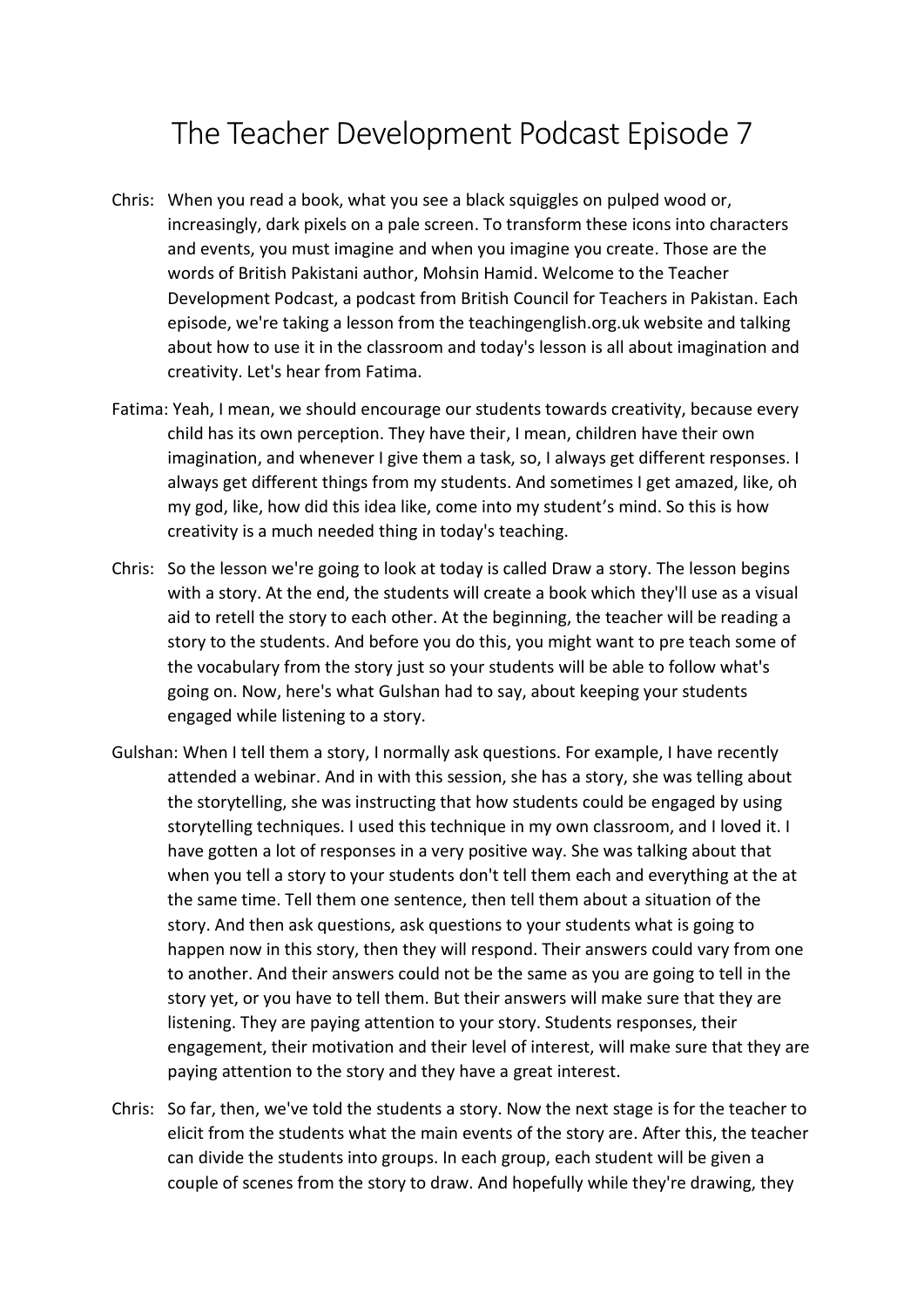can chat to each other about what's in the pictures, recycling the vocabulary from the stories. After the pictures are finished, they'll be combined to create a picture book. And then the students will use the picture book to retell the story. Now Gulshan thought that her students would love this drawing activity.

- Gulshan: They love to draw each and every thing in fact, they enjoy most of the time drawing. Most of the time I observe them that they are doing drawings in other subjects. And in other years as well. They love drawing, they want to draw geometrical shapes as well. They want to draw trees, they want to draw science objects, they have filled their books with drawing shapes. And most of the things are not in their syllabus as well.
- Chris: I also asked Gulshan what size group she thought would be appropriate for this activity.
- Gulshan: For me, five students is an ideal group size because most of the time, students interact with each other very easily, some of the most intelligent and some of the most slow learners as well, you can put them in one group. And a not very much higher number of children should be in one group or not much less students in one group. So, I think that five students in my group should be an ideal.
- Chris: Do you agree with Gulshan? What group size is ideal for your class? Join in the debate. Leave a comment below and tell us. Now the students have made their books and they've retold the story. But what have they learned? Now, you may remember from your teacher training courses about Bloom's Taxonomy. It's usually represented as a pyramid, divided into different categories of thinking. This can help teachers set learning objectives and select activities for classes. Fatima talked about how she uses Bloom's taxonomy to plan her lessons.
- Fatima: Bloom's Taxonomy can help can help the teacher to understand I mean, what are the higher order thinking skills, and what are the low order. For example, for example, I'm going to teach a lesson and you know, I have to break down the whole list and into the start and the mid and then at the end, and I will end it with the assessment. For example, I'm telling them the history and like how the country came into being and then have to check their understanding, are they going to understand the lesson or not? So, I will definitely add another question into that. That will be CCU concept taking question. I will start from the lower order thinking skills. And gradually, gradually, step by step, step by step, it will lead my lesson towards the higher order thinking skills until there is the level of creation. So, I think, I think this is how Bloom's Taxonomy can help us.
- Chris: And the draw a story lesson is a great example of how to use Bloom's Taxonomy. At the beginning, the students are listening to a story so they're practising understanding and remembering the pre-taught vocabulary. Later on, as they think about what are the important events in the story. They're using the skill of analysis, then they're creating by drawing and retelling the story in their own words. So, you can see that the activities in this lesson move up Bloom's Taxonomy from lower